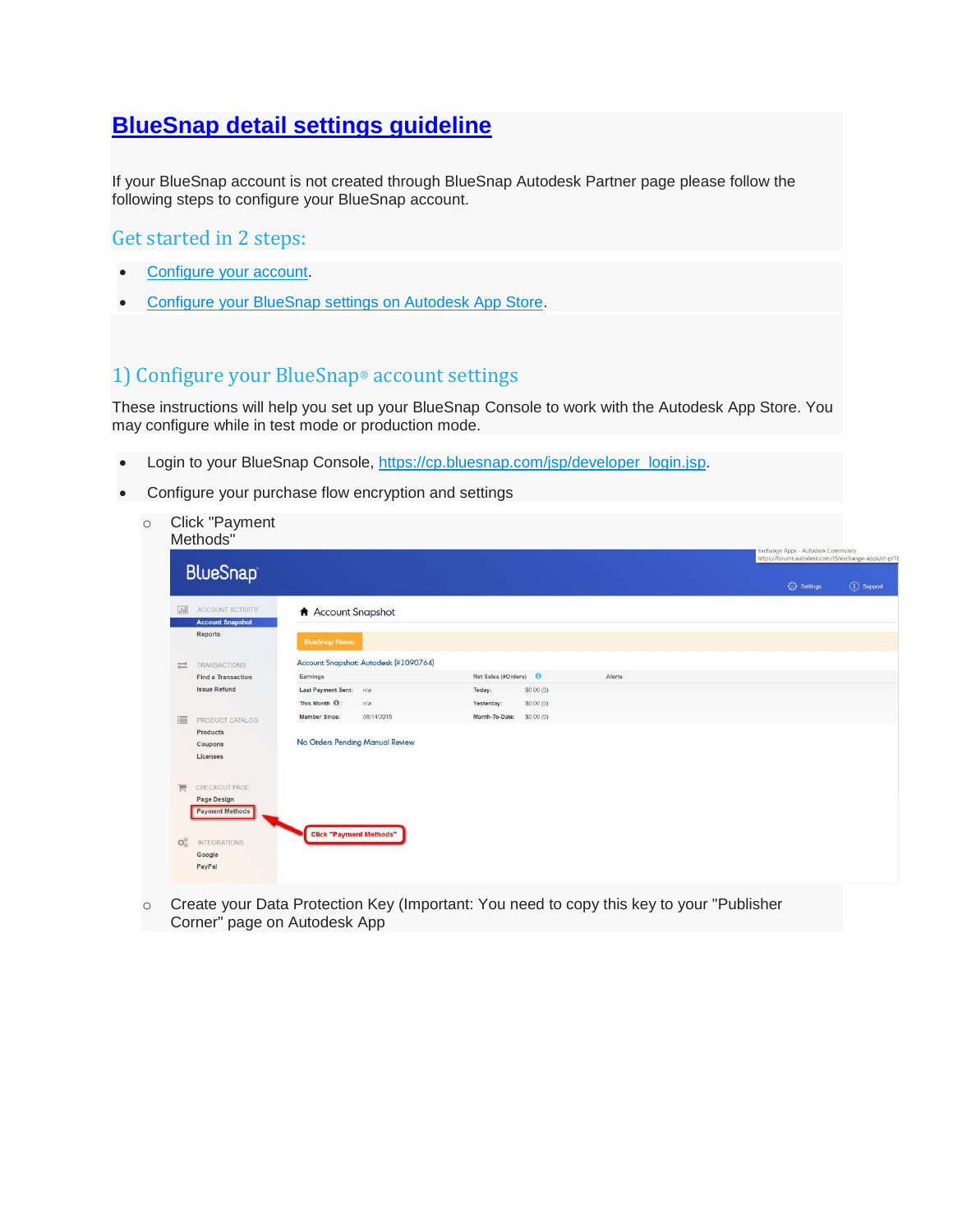| Store)                                                                 |                                                                                                                                                                                                                                                                   | EXChange Apps - Autogesk Community                                 |               |
|------------------------------------------------------------------------|-------------------------------------------------------------------------------------------------------------------------------------------------------------------------------------------------------------------------------------------------------------------|--------------------------------------------------------------------|---------------|
| <b>BlueSnap</b>                                                        |                                                                                                                                                                                                                                                                   | https://forums.autodesk.com/t5/exchange-apps/ct-p/16<br>€ Settings | (i) Support   |
| $\sqrt{111}$<br>ACCOUNT ACTIVITY<br><b>Account Snapshot</b><br>Reports | Account Snapshot > Payment Methods<br>Merchant (#1090764) Payment Methods<br>This page allows you to configure the payment methods available to your shoppers on the checkout pages. We recommend that you offer all methods of payment to help close more sales. |                                                                    | $\vee$ Submit |
| TRANSACTIONS<br>≓<br><b>Find a Transaction</b><br><b>Issue Refund</b>  | <b>Optional BuyNow Settings</b><br>Data Protection Key:<br>$\mathbf{\Theta}$                                                                                                                                                                                      |                                                                    |               |
| 這<br>PRODUCT CATALOG<br>Products<br>Coupons<br>Licenses                | <b>Payment Methods ®</b><br>All card brands and types enabled<br>Card Payments<br>Show<br>$\mathbf{v}$<br><b>Define your Data Protection Key</b>                                                                                                                  |                                                                    |               |
| CHECKOUT PAGE<br>严<br>Page Design<br><b>Payment Methods</b>            | Disabled by BlueSnap <b>O</b><br>Visa Checkout<br>MasterPass<br>Show<br>٠<br>Apple Pay<br>Disabled by BlueSnap <b>O</b>                                                                                                                                           |                                                                    |               |
| C.<br><b>INTEGRATIONS</b><br>Google<br>PayPal                          | Google Pay<br>Hide<br>٠<br>PayPal<br>Hide<br>Please configure your PayPal Settings in order to enable this feature<br>$\mathbf{v}$                                                                                                                                |                                                                    |               |
|                                                                        | Local Bank Transfer<br>Show<br>٠                                                                                                                                                                                                                                  |                                                                    |               |

o Choose the payment methods you want to

| support. |  |
|----------|--|
|----------|--|

|   | support.                     |                                   |                                   |                                                                         |                     |
|---|------------------------------|-----------------------------------|-----------------------------------|-------------------------------------------------------------------------|---------------------|
|   | <b>Issue Refund</b>          | Data Protection Key:              |                                   | $\bullet$                                                               | $\checkmark$ Submit |
| 這 | PRODUCT CATALOG<br>Products  | Payment Methods <sup>O</sup>      |                                   |                                                                         |                     |
|   | Coupons<br>Licenses          | Card Payments                     | Show<br>$\tau$                    | All card brands and types enabled<br>Modify                             |                     |
|   |                              | Visa Checkout                     | Disabled by BlueSnap 6            |                                                                         |                     |
| Ħ | CHECKOUT PAGE<br>Page Design | MasterPass                        | Show<br>٠                         |                                                                         |                     |
|   | <b>Payment Methods</b>       | Apple Pay                         | Disabled by BlueSnap              |                                                                         |                     |
| 媲 | <b>INTEGRATIONS</b>          | Google Pay                        | Hide<br>$\pmb{\mathrm{v}}$        |                                                                         |                     |
|   | Google<br>PayPal             | PayPal                            | Hide                              | * Please configure your PayPal Settings in order to enable this feature |                     |
|   |                              | Local Bank Transfer               | Show<br>٧                         |                                                                         |                     |
|   |                              | Wire Transfer                     | Show<br>$\tau$                    |                                                                         |                     |
|   |                              | Real-time Bank Transfer           | Show<br>$\boldsymbol{\mathrm{v}}$ |                                                                         |                     |
|   |                              | Electronic Check (ECP)            | Show                              | v (Only for USA)                                                        |                     |
|   |                              | Skrill (Moneybookers)/credit card | Show<br>$\boldsymbol{\mathrm{v}}$ |                                                                         |                     |
|   |                              | PaySafeCard                       | Show<br>$\tau$                    |                                                                         |                     |

o Check "Use Automated Subscription Reminders for my subscription contracts" and choose "Use BlueSnap Automated Subscription Reminders emails". (This is optional only if you want to publish subscription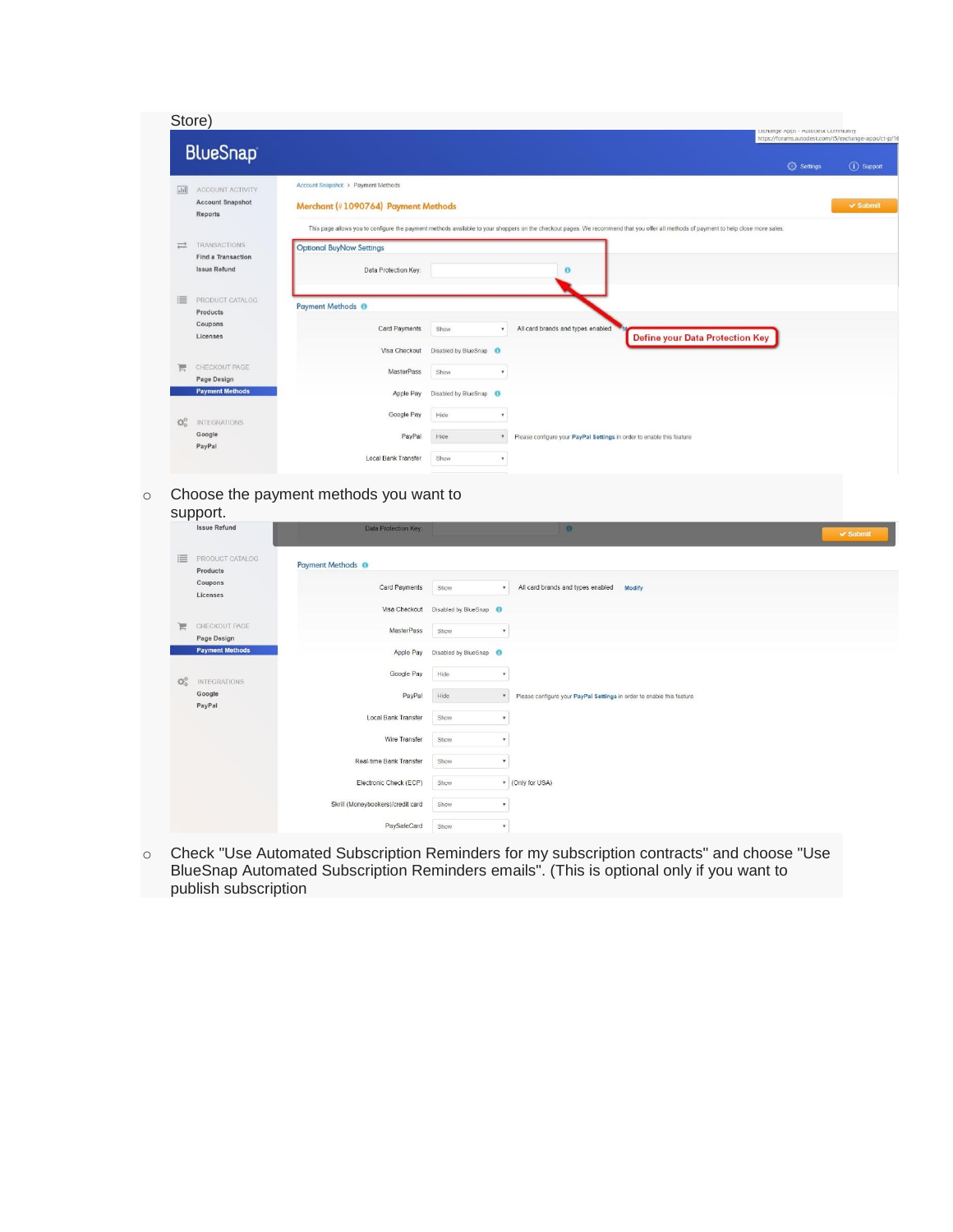| apps. |                                                                                    |                      |                                                                                                                      |                                                                                                       |               |
|-------|------------------------------------------------------------------------------------|----------------------|----------------------------------------------------------------------------------------------------------------------|-------------------------------------------------------------------------------------------------------|---------------|
|       | PaySafeCard                                                                        | Show                 |                                                                                                                      |                                                                                                       | $\vee$ Submit |
|       |                                                                                    |                      | * IMPORTANT: Transactions paid by PaySafeCard are subject to a 20% surcharge as charged by PaySafeCard.              |                                                                                                       |               |
|       | Boleto Bancario                                                                    | Show                 |                                                                                                                      |                                                                                                       |               |
|       |                                                                                    |                      | * IMPORTANT: Transactions paid by Boleto Bancario are subject to a 3% + \$2 surcharge as charged by Boleto Bancario. |                                                                                                       |               |
|       | WebMoney                                                                           | Disabled by BlueSnap |                                                                                                                      |                                                                                                       |               |
|       | Alipay                                                                             | Disabled by BlueSnap |                                                                                                                      |                                                                                                       |               |
|       |                                                                                    |                      | * IMPORTANT: Transactions paid by Alipay are subject to a 0.5% surcharge as charged by Alipay.                       |                                                                                                       |               |
|       | <b>SEPA Direct Debit</b>                                                           | Disabled by BlueSnap | <b>Check "Use Automated Subscription Reminders</b><br>for my subscription contracts"                                 |                                                                                                       |               |
|       | Automated Subscription Reminders <sup>O</sup>                                      |                      |                                                                                                                      |                                                                                                       |               |
|       | √ Use Automated Subscription Reminders for my subscription contracts<br>Reminders: |                      |                                                                                                                      | <b>Available Methods</b><br>Current payment methods supported<br>by Automated Subscription Reminders: |               |
|       | · Use BlueSnap Automated Subscription Reminders emails                             |                      |                                                                                                                      | » Wire Transfer                                                                                       |               |
|       | Will send my own emails using BlueSnap IPNs                                        |                      |                                                                                                                      | » WebMoney<br>ime Bank Transfer                                                                       |               |
|       |                                                                                    |                      | <b>Choose "Use BlueSnap Automated</b><br><b>Subscription Reminders emails"</b>                                       |                                                                                                       |               |
|       |                                                                                    |                      |                                                                                                                      | more about Automated<br><b>Subscription Reminders</b>                                                 |               |
|       |                                                                                    |                      |                                                                                                                      |                                                                                                       |               |

o Click "Submit" to save your Data Protection Key and Payment Methods.

**Important!** Keep your data protection key in a safe place. You will need to use this key to in the "Publisher Corner" page in Autodesk App Store.

Create your API credentials

When you submit/edit a paid app on Autodesk App Store BlueSnap API credentials allow Autodesk App Store to automatically create/edit products and contracts on BlueSnap, through which customers can pay for your app.

o Hover on 'Settings' button, then click on 'API Settings'. .

| <b>BlueSnap</b>                                             |                                                                                                                          | <b>役</b> Settings<br>(i) Support                                         |
|-------------------------------------------------------------|--------------------------------------------------------------------------------------------------------------------------|--------------------------------------------------------------------------|
| 司<br>ACCOUNT ACTIVITY<br><b>Account Snapshot</b><br>Reports | <b>A</b> Account Snapshot                                                                                                | General Settings<br><b>API Settings</b><br>Contact Info<br>Payout Method |
|                                                             | ide to make sure that your 3D Secure settings are ready.<br><b>BlueSnap News:</b>                                        | Fraud Settings<br>Login Details                                          |
| 兰<br><b>TRANSACTIONS</b><br><b>Find a Transaction</b>       | Account Snapshot: Autodesk (#1090764)<br>Net Sales (#Orders)<br>Alerts<br>Earnings                                       | User Accounts<br>Email Settings                                          |
| <b>Issue Refund</b>                                         | <b>Last Payment Sent:</b><br>Today:<br>\$0.00(0)<br>n/a<br>This Month <sup>(1)</sup> :<br>n/a<br>\$0.00(0)<br>Yesterday: |                                                                          |
| Ξ<br>PRODUCT CATALOG<br>Products                            | <b>Member Since:</b><br>08/14/2015<br>Month-To-Date:<br>\$0.00(0)                                                        |                                                                          |
| Coupons<br>Licenses                                         | No Orders Pending Manual Review                                                                                          |                                                                          |
| CHECKOUT PAGE<br>Ę<br>Page Design<br><b>Payment Methods</b> |                                                                                                                          |                                                                          |

- o In the New IP Address field, enter the following IP addresses and click the Add button.
	- 54.152.80.0-255
	- 34.196.162.0-255
	- $-107.20.33.0 255$
	- 184.73.62.0-255